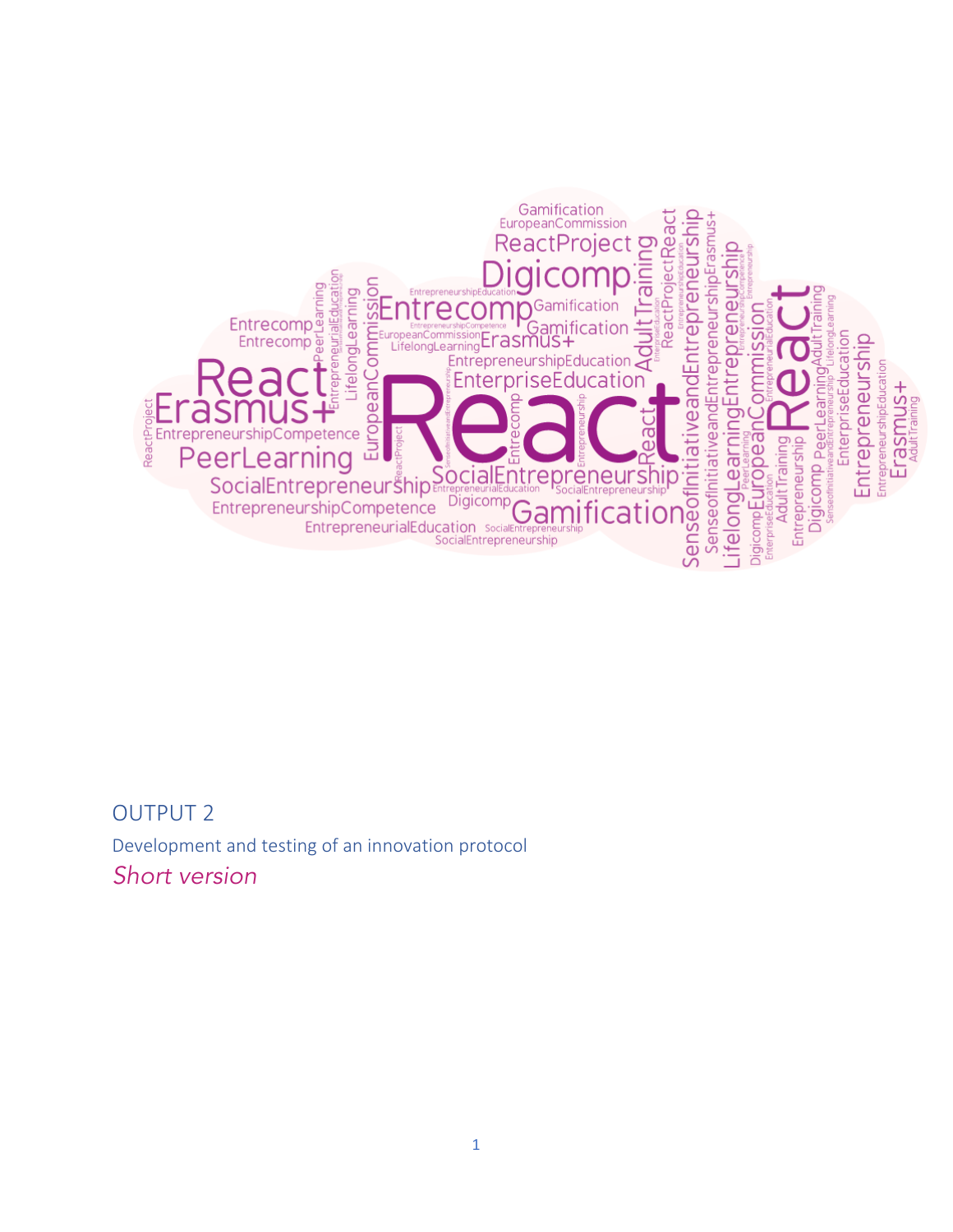**AUTHORS:** 

**Cristina Stefan, PhD. Eng**. *(Quarter Mediation, Netherlands)* **Constantin Stefan, MSc. Eng.** *(Quarter Mediation, Netherlands)* **Andrei-Cristian Stefan, Eng.** *(Quarter Mediation, Netherlands)*

Sara Diodato (Civiform società cooperativa sociale, Italy) **Francesco Cavallo** (Civiform società cooperativa sociale, Italy)

**Massimiliano Costa, PhD. Professor** *(Università Ca' Foscari di Venezia, Italy)* **Daniele Morselli, PhD.** *(Università Ca' Foscari di Venezia, Italy)* **Cristiano Chiusso, PhD.** *(Università Ca' Foscari di Venezia, Italy)* Yvonne Vezzoli, MS. (Università Ca' Foscari di Venezia, Italy)

**Gilles Giovannangeli** *(Coopérative d'activité et d'emploi Work In SCOP – Sc'Opara, France)* **Pauline Lemaire** *(Coopérative d'activité et d'emploi Work In SCOP – Sc'Opara, France)* 

Elsa Pehkonen (Innoventum OY, Finland) **Riina Korhonen** (Innoventum OY, Finland) **Janne Leinonen** *(Innoventum OY, Finland)*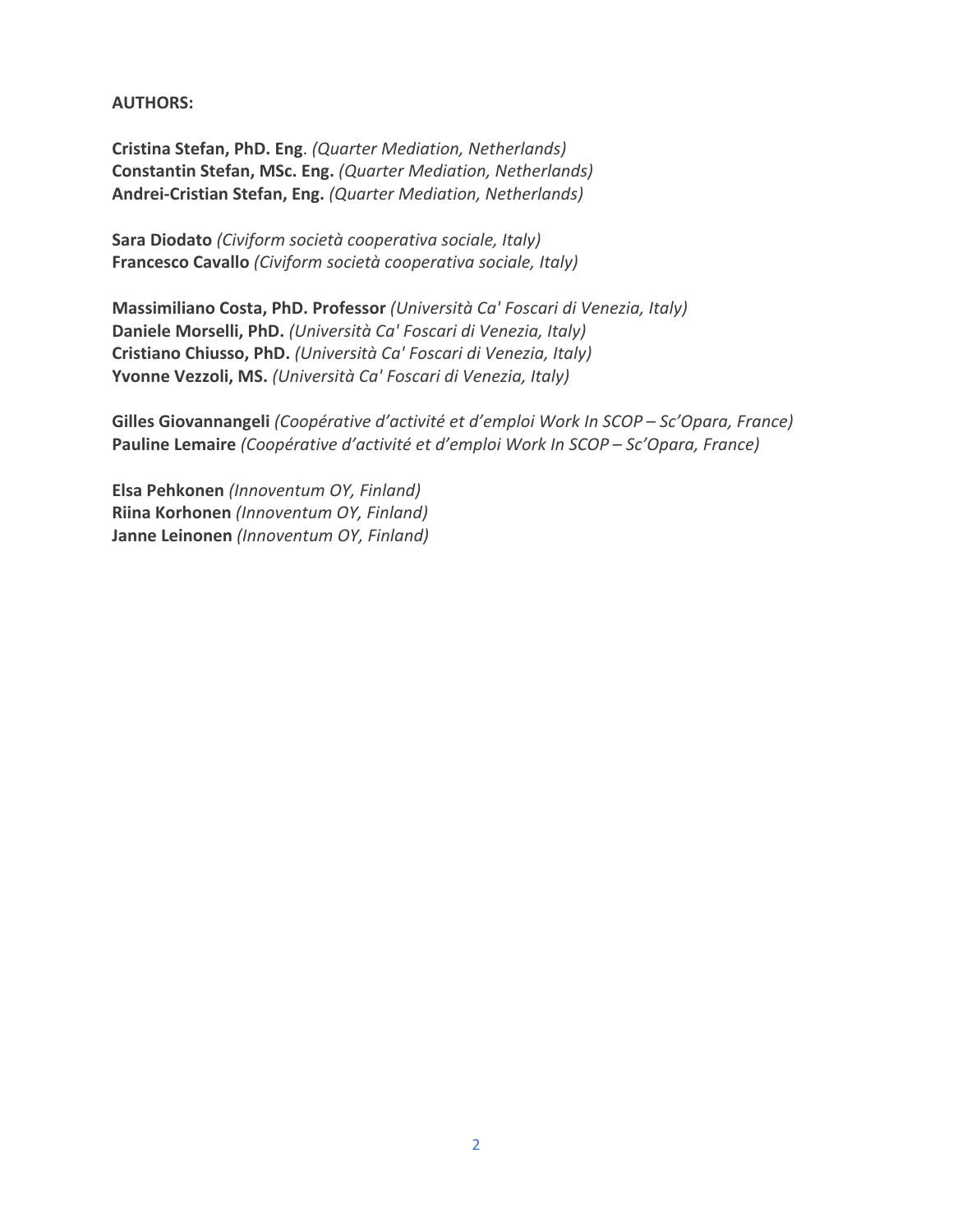## **Executive Summary**

The Innovation Protocol was developed based on the survey applied by the partners involved in the REACT consortium to the project target group, as well as on the results of the short-term teaching and learning activity organised by Quarter Mediation in Assen, the Netherlands, in June 2018, with the participation of the representatives of all the project partners. In this respect, the Innovation Protocol includes an in-depth analysis of the questionnaires for self-recognition and social recognition of the aspects directly linked with the concept of entrepreneurial skills, as well as a description of the three days teaching and learning activity organised by Quarter Mediation in the Netherlands in June 2018. Moreover, the Innovation Protocol includes best practice examples of training activities organised by the partners in the REACT consortium with the aim to develop entrepreneurial competencies among adults. Last but not least, the description of the teaching and training activities organised by the partners from the Netherlands, Italy and France with the goal to develop entrepreneurial competencies among adults, are also included in the present document.

The aim of this output is to propose innovative solutions and tools that contribute to increase the social re-activation of adults within the society, therefore  $-$  in its final form - it will include also conclusions and recommendations that will help adults to improve the entrepreneurial competence seen as an essential tool that contribute to reinforce the attitude to the entrepreneurial skill.

The Innovation Protocol is structured on chapters. The content of the first chapter, "Analysis of the questionnaire for self-recognition and social recognition of the aspects directly linked with the concept of entrepreneurial skills", is based on the results of the *Questionnaires for self-recognition and social* recognition of the aspects directly linked with the concept of entrepreneurial skills applied by the organisations involved in the REACT consortium to people from the Netherlands, France, Finland and Italy. The main aim of this chapter is to define the project target group in order to create outcomes customized to their specific needs. In this respect, the REACT partners agreed to structure the questionnaires in three main sections: Identification of the partner organisation that applied the questionnaire; Information on the respondent: gender, age, educational level, work experience, business experience; Information on the entrepreneurial potential.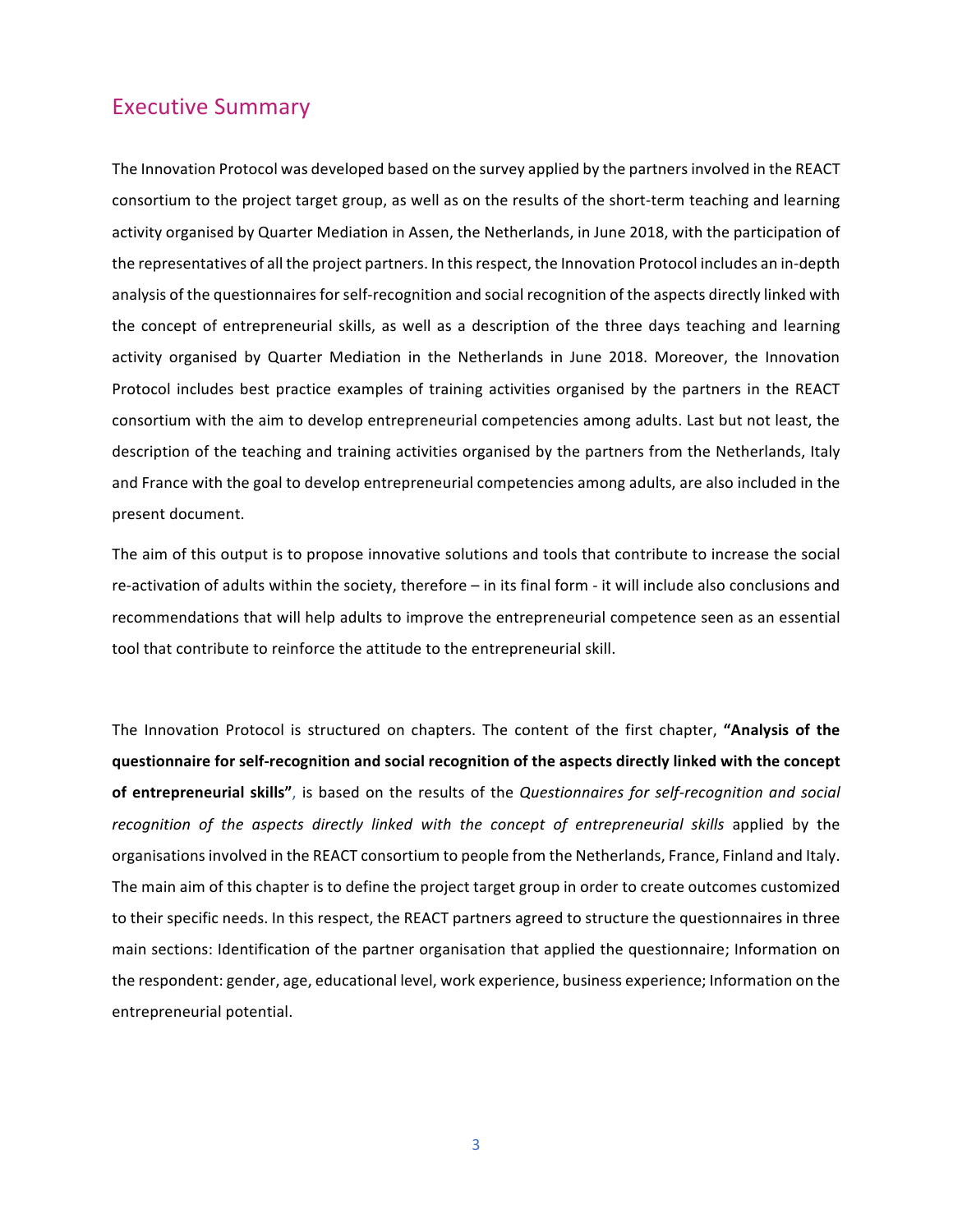Considering the fact that the project target group consists of low skilled adults, adults who live in poor areas with geographical obstacles; unemployed people who do not participate in social life; adults with a migration background who need a support to integrate in their new host society; adults with low social background and with basic skills due to early drop-out of school; women at risk-of-poverty, only yes/no questions were selected for the draft questionnaire.

In order to take decisions regarding the most appropriate questions to be included in the section "Information on the entrepreneurial potential", the entrepreneurial frameworks *General Enterprising* Tendency Test (GET2); EntreComp Framework; Capability Approach For Entrepreneurial Education were considered.

The second chapter, "Guidelines for the implementation of theoretical and practical educational experiences that use the approaches of peer learning, gamification and digital technologies", includes detailed guidelines for the implementation of theoretical and practical educational experiences that use the approaches of peer learning, gamification and digital technologies in adult education for improving the adults' awareness on lifelong learning paths. In this respect, the project focused on the following objectives: promoting among adults a better understanding of the entrepreneurship competence; carrying out a sample survey of the best projects and tools about peer learning and peer tutoring methods that already exist; defining and testing innovative tools and practical methods that support adults to improve their entrepreneurial skills; promoting an innovative tool for the certification of the entrepreneurship competence.

As the people involved in adult education are challenged to include entrepreneurial learning into adult education, they need entrepreneurial support systems, entrepreneurial training and relevant entrepreneurial resources. Concerning the entrepreneurial support systems, it has to include a strong entrepreneurial dimension across adult education provision. Moreover, trainers need available and accessible support systems and they also need to learn to create such infrastructures by being the drivers of the support systems themselves. Additionally, most trainers need entrepreneurial training. However, the entrepreneurial mind-sets cannot be built through traditional training courses, as the entrepreneurial mind-sets are created through entrepreneurial practice in non-formal education environments. The way forward depends on each partner and their own country's entrepreneurial learning system, as well as on the way the methods used and/or given as best practice examples during this project will be adapted by each organisation involved in REACT consortium to its specific target group and learning situation.

4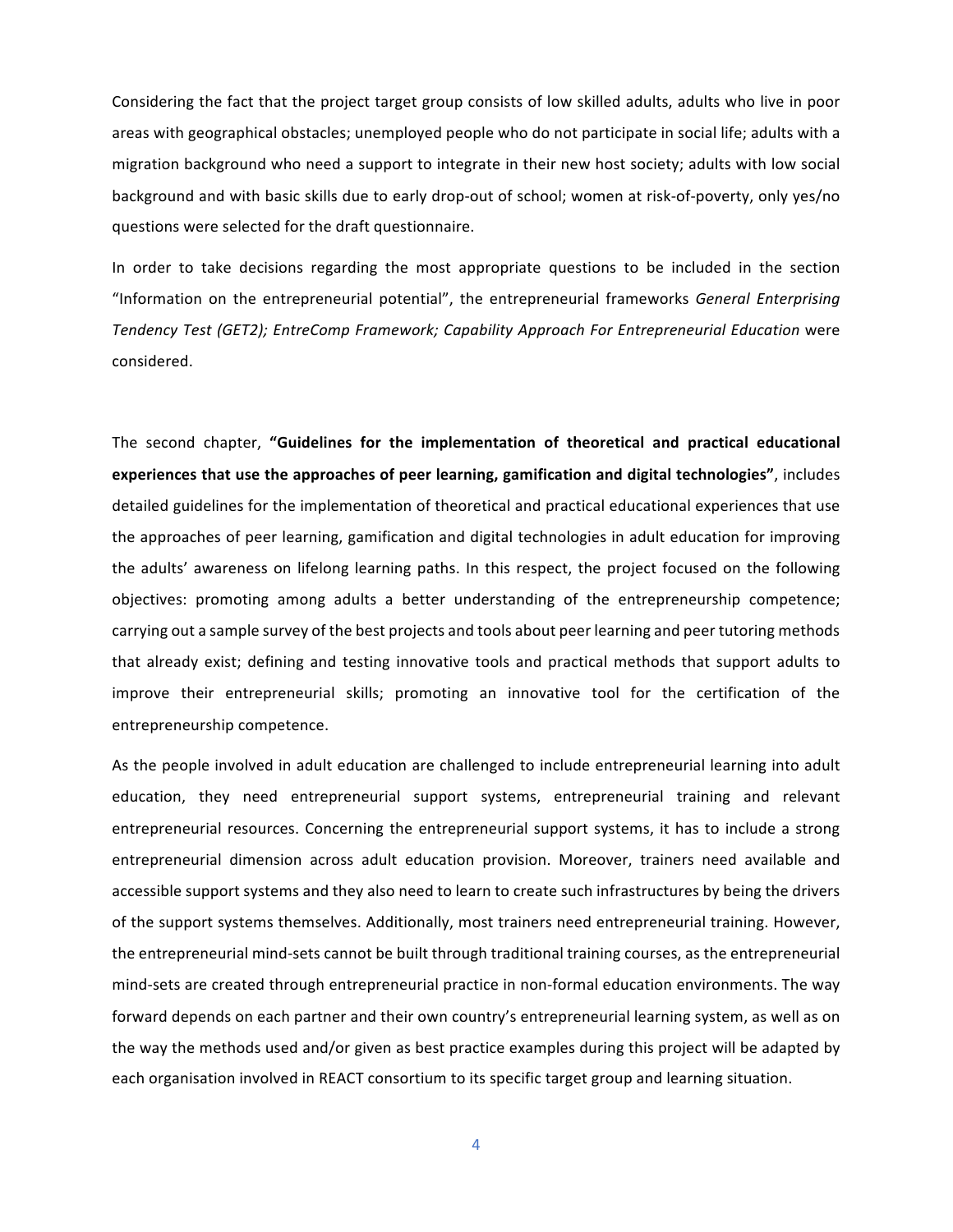The second chapter is structured on subchapters. The first subchapter, "Reinforcing entrepreneurship in adults through the use of ICT, games and non-formal training methods, as creative examples of learning **outside the context of formal education and training"** focuses on the key role in the implementation of theoretical and practical educational experiences that use the approaches of peer learning, gamification and digital technologies was the organisation of the short-term teaching and learning activity organised by Quarter Mediation in Assen, the Netherlands, in June 2018.

The teaching and learning process was organised in a non-formal way, with the aim to create a background for the educational model for entrepreneurial training among adults, as well as a set of educational strategies to be used in adult education and implemented by the partner organizations involved in the project in their daily teaching and training process. In this respect, the work performed by the REACT partners during the two years project are being seen as a testing laboratory, the final results being disseminated and transferred to the educational world. The three days training session organized by Quarter Mediation in the Netherlands, in June 2018, had as learners teachers and trainers from the representatives of the partners involved in the consortium. The indirect target group consists of the participants' trainees such as people on the labour market, adult unemployed, disadvantaged adults or adults at risk of unemployment.

The training session focused on how to build the entrepreneurial mind-set, as well as communication and soft skills to adult learners. Moreover, the training session in the Netherlands was an opportunity to share with the participants good practice examples on how to use creatively in the teaching, learning and evaluation process, Information and Communication Technology (ICT), non-formal methods of teaching, role playing and peer learning method. The participants in the training event in the Netherlands got also an insight on different business initiatives, as well as on how an entrepreneur can be supported at national and European level in developing the own business idea and/or in opening a business. Moreover, the teaching and training activity organized by Quarter Mediation in the Netherlands was also aimed to be a forum for discussion and exchange of experiences, in that the experience of the representatives of the consortium partners involved in the experiment, teacher and trainers in adult education and relevant adult learners were highlighted. Given that, the three days teaching and learning activity organised in the Netherlands also created suitable conditions for discussions, debates and brainstorming. The learning process was strongly supported by the project's documenting methodology, in which teachers and trainers involved in adult education were empowered with the necessary skills and competencies to produce draft material for documenting their experience and their own learning process.

5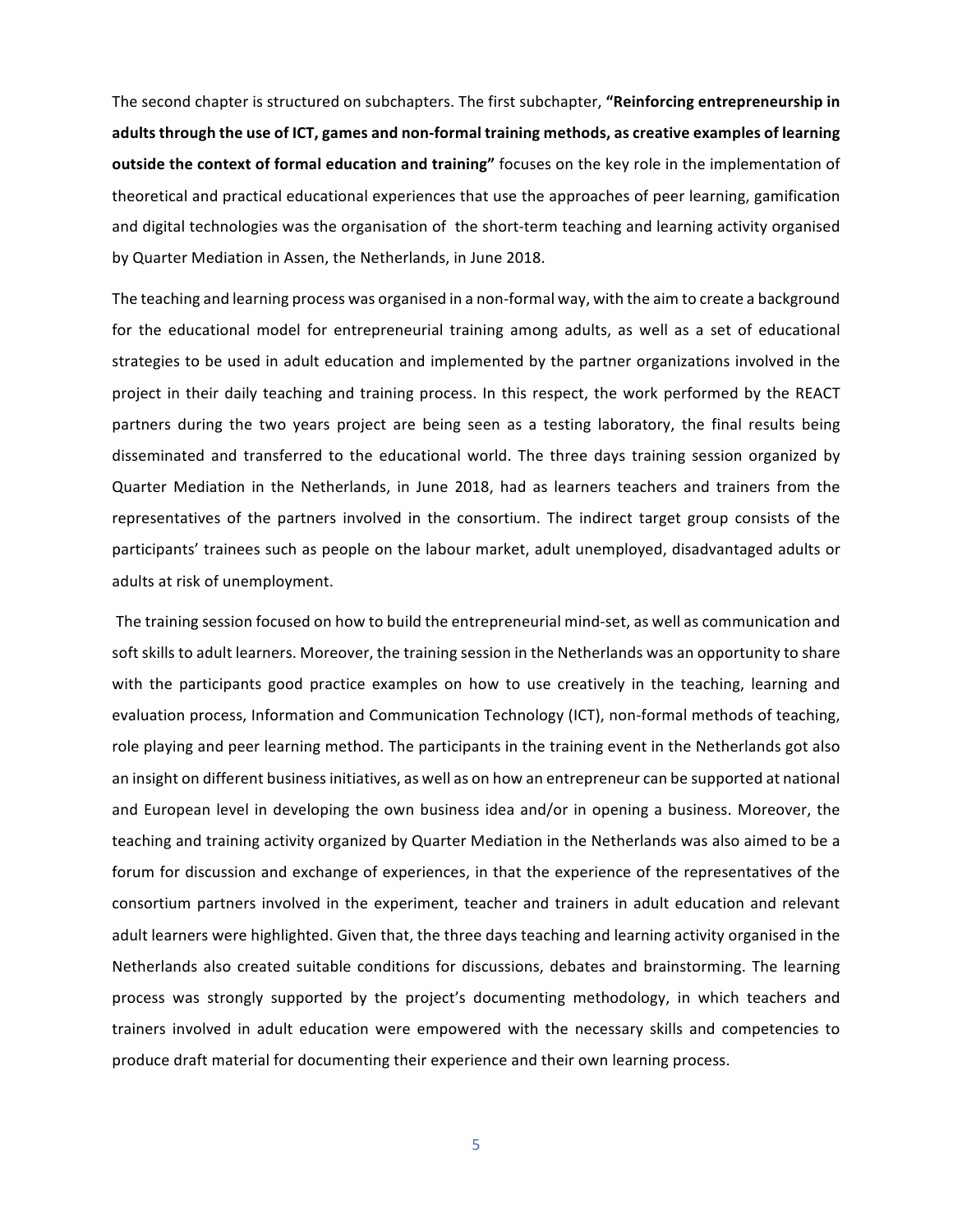In preparation of the testing phase of the teaching and training methods aimed to be used for the development of entrepreneurial competences among adults, each of the partners from the Netherlands, France and Italy described three "Best practice examples of training activities organised by the organisations involved in the REACT consortium for the development of entrepreneurial competences **among adults"**, this being also the title of the second subchapter. The examples were chosen from the partners' daily activities, in order to be used in the training process of disadvantaged adult learners. The template for the training activities (e.g. workshops, ice-breaking activities) was designed by Quarter Mediation and filled in by each of the partners from the mentioned 3 countries. In this respect, this chapter includes the following examples of teaching and training activities designed by the partners in the REACT consortium:

- Quarter Mediation: *Business simulation game; EduLARP Misteries of the bog; Windmill − Entrepreneurial non-formal training*
- Civiform: *Entrepreneurial approach and business creation; Simulation of a social cooperative: "L'angolo dei dolci piaceri"; Entrepreneurship and business creation*
- § Universita Ca' Foscari Venezia: *Fever Pitch & Business Model Canvas; Design thinking; Entrepreneurship Self Evaluation and Empowerment*
- Coopérative d'activité et d'emploi Work In SCOP Sc'Opara: *Introduction to an entrepreneurial cooperative mindset; Start-up programme – EPA; Young Enterprise – EPA (Learning by doing)*

The partner from Finland was not involved in this phase, as being an IT company.

In the next phase of the project, the organisations from the Netherlands, Italy and France partners in the REACT consortium will be involved in testing the innovation protocol, by organising at least three practical different workshops each, for the development of entrepreneurial competencies among adults.

The process will continue with the analysis of the best practices, as well as with summarising the conclusions and recommendations as the final step of the Innovation protocol.